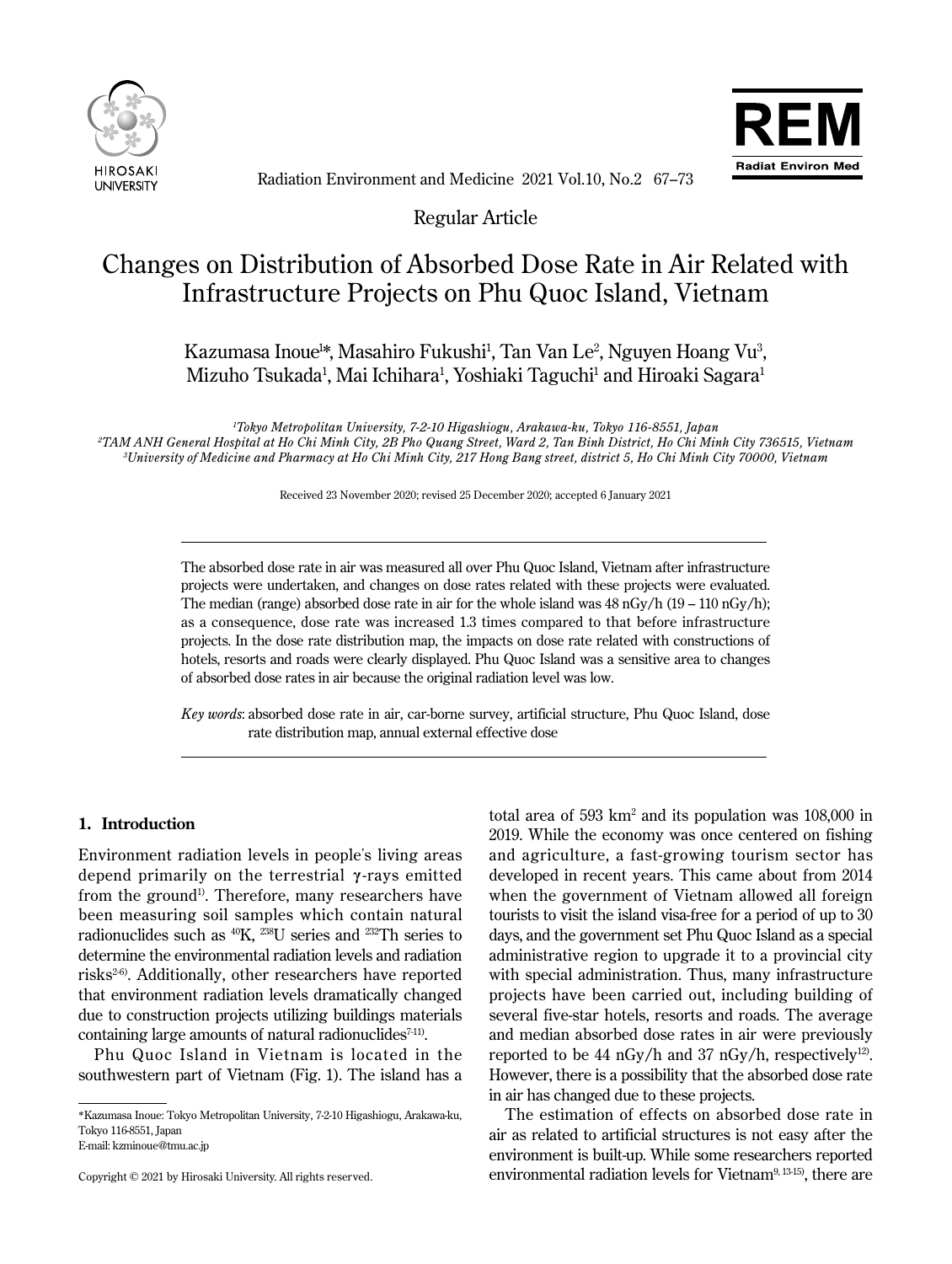

**Fig. 1.** Maps of Vietnam and Phu Quoc Island, drawn using the Generic Mapping Tools (GMT) of Wessel and Smith16).



**Fig. 2.** Maps showing survey routes for measuring the count rates on Phu Quoc Island (A) in 2020 and (B) in 2015<sup>12</sup>.

no reports that directly measured changes of radiation level related with changes in urban environments. In this study, a car-borne survey was carried out on Phu Quoc Island in March 2020 (i.e., after the infrastructure projects were completed) and results were compared to previous reported values (i.e., before the projects) to estimate effects on dose rate related with infrastructure projects.

# **2. Materials and methods**

#### *Survey routes*

The measurements of the absorbed dose rates in air (nGy/h) were carried out in March 2020 on Phu Quoc Island. The weather was sunny throughout the measurement days, and no rain fell. The survey routes were selected as main roads wherever possible (Fig. 2). This route map was drawn using the Generic Mapping Tools (GMT) created by Wessel and Smith<sup>16)</sup>.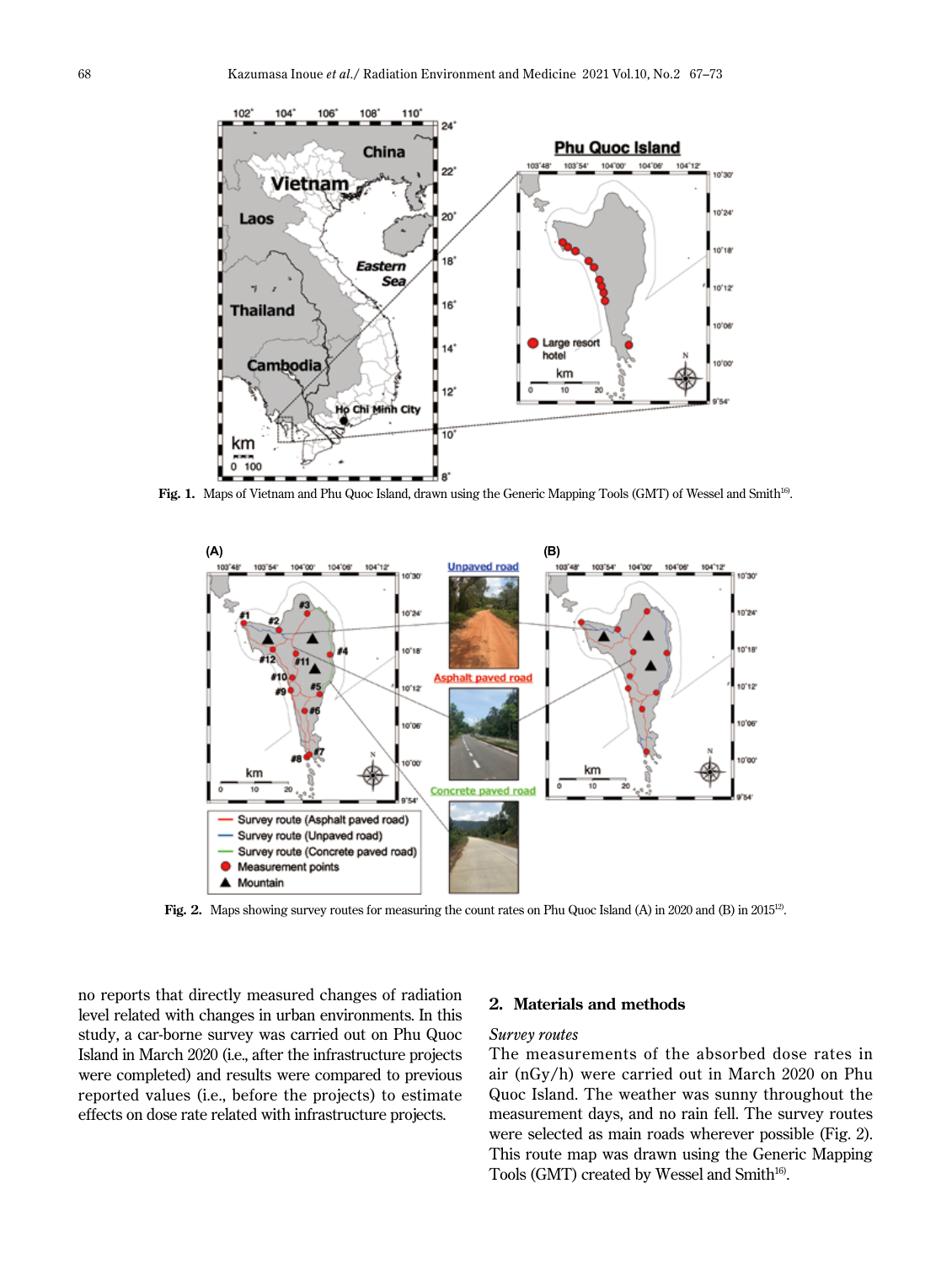## *Car-borne survey*

A car-born survey technique is a common method for fast assessment of dose rate in a large area $9,17,18$ ). In the present study, a car-borne survey was carried out using a  $3\text{-}in \times 3\text{-}in$  NaI(Tl) scintillation spectrometer with a global positioning system (EMF-211, EMF Japan Co., Osaka, Japan). Measurements of the count rates with gammaray energies of 50 keV–3.2 MeV inside the car were performed every 30 s along each route. Simultaneously, latitude and longitude at each measurement point were recorded with the global positioning system. During the survey, precautions were taken that the detector did not move when the car was being driven and the speed of the car was below  $25 \text{ km h}^1$ . The car windows were kept closed during measurements. The car used for the survey was a Toyota Fortuner with a maximum capacity of five occupants. Four occupants were present in the car during the survey. The photon peak of  $^{40}K$  (E<sub>*γ*</sub> = 1.464) MeV) was used for calibration from the channel number and gamma-ray energy before the measurements. The shielding effect of the car body was estimated by measuring the count rates inside and outside the car at 12 points (red circles in Fig. 2). Measurements were recorded over consecutive 30-s intervals during a total recoding period of 2 min inside and outside the car. Shielding factor was calculated from the correlation between count rates inside and outside the car, and the corrected count rates inside the car were obtained by multiplying the data measured in the car-borne survey with this shielding factor. The gamma-ray pulse height distributions were then measured outside the car for 10 min at 12 points (red circles in Fig. 2). The NaI(Tl) scintillation spectrometer was positioned 1 m above the ground surface for these measurements. The measured gamma-ray pulse height distributions were then unfolded using a  $22 \times 22$  response matrix method<sup>19)</sup> and absorbed dose rates in air were calculated. The calculated dose rates were then used to calculate the dose conversion factor (nGy  $h^{-1}/cps$ ) from a correlation between dose rates and count rates. The count rates measured by the car-borne survey were multiplied by the obtained dose conversion factor and the absorbed dose rates in air for all of Phu Quoc Island were calculated. All obtained data from the car-borne survey were plotted using  $GMT^{16}$  as a distribution map of absorbed dose rates in air on Phu Quoc Island. A minimum curvature algorithm was used for the data interpolation by GMT. This is the method for interpolating data by presuming a smooth curved surface from the data of individual points. For a more detailed evaluation, activity concentrations of 40K, 238U and 232Th at all points in Figure 2 ( $n = 12$ ) were calculated by unfolding the measured gamma-ray pulse height distributions utilizing the  $22 \times 22$  response matrix method<sup>19)</sup>. The energy ranges of  $1.39 - 1.54$  MeV for  $^{40}$ K,  $1.69 - 1.84$  MeV

and  $2.10 - 2.31$  MeV for <sup>214</sup>Bi (<sup>238</sup>U-series) and  $2.51 - 2.72$ MeV for 208Tl (232Th-series) were set and gamma-ray flux densities of 1.464 MeV from 40K, 1.765 MeV and 2.205 MeV from 214Bi and 2.615 MeV from 208Tl were stored, individually<sup>18, 19</sup>). The activity concentrations of  $40$ K,  $238$ U series and 232Th series were then calculated by comparing them with the theoretically evaluated gamma-ray flux density spectrum due to these nuclides<sup>19</sup>.

# *Ef fects of asphalt pavement and artificial structures on measurements*

Some parts of the survey routes were not paved with asphalt (unpaved and concrete paved roads; Figure 2, blue and green lines). Therefore, the measurements of gamma-ray pulse height distributions were carried out for 10 min at 1 m above the asphalt surfaces at points #1, #3, #5 – #8, #10 and #12 (*n* = 8) in Figure 2 to evaluate the effects of asphalt pavement on the absorbed dose rates in air. A correction factor for asphalt pavement was then calculated from the correlation between count rates on asphalt and unpaved surfaces.

#### *Activity concentrations in soil samples*

The soil samples were collected from a layer extending to 15 cm below the ground surface at 12 points (red circles in Fig. 2B). Samples were dried for 24 h at  $110^{\circ}$ C and then sieved. Particles less than 2 mm in size were retained for the activity concentration measurement. These particle samples were packed in a U-8 polypropylene container (48 mm diameter  $\times$  55 mm height) and sealed with araldite glue. The sealed samples were left for 1.5 months to ensure the equilibrium of 228Ra and 226Ra with their decay products in the thorium and uranium series. Activity concentrations of <sup>40</sup>K ( $E_\gamma$  = 1.461 MeV), <sup>214</sup>Pb  $(E<sub>y</sub> = 0.351 \text{ MeV})$  and <sup>214</sup>Bi ( $E<sub>y</sub> = 0.609 \text{ MeV}$ ) for <sup>238</sup>U series and <sup>228</sup>Ac ( $E_\gamma$  = 911 MeV) for <sup>232</sup>Th series in each sample were measured for 30,000 s with a high-purity germanium semiconductor detector (GCD-30185, Baltic Scientific Instruments, Republic of Latvia) placed inside the 100 mm lead shielding to prevent external radiation from affecting the sample analysis. This detector has a relative efficiency of 33% and an energy resolution of 1.73 keV at the gammaray energy of 1.33 MeV. The activity concentration of the 238U series was calculated using a weighted average of the activity concentrations of 214Pb and 214Bi.

# **3. Results and discussion**

# *Correction and dose conversion factors*

The correlation between count rates inside and outside the car measured at 12 locations is shown in Figure 3A, and the shielding factor and standard uncertainty $20$  were found to be 1.71 and 0.02, respectively. The shielding factor is generally influenced by the type of car, number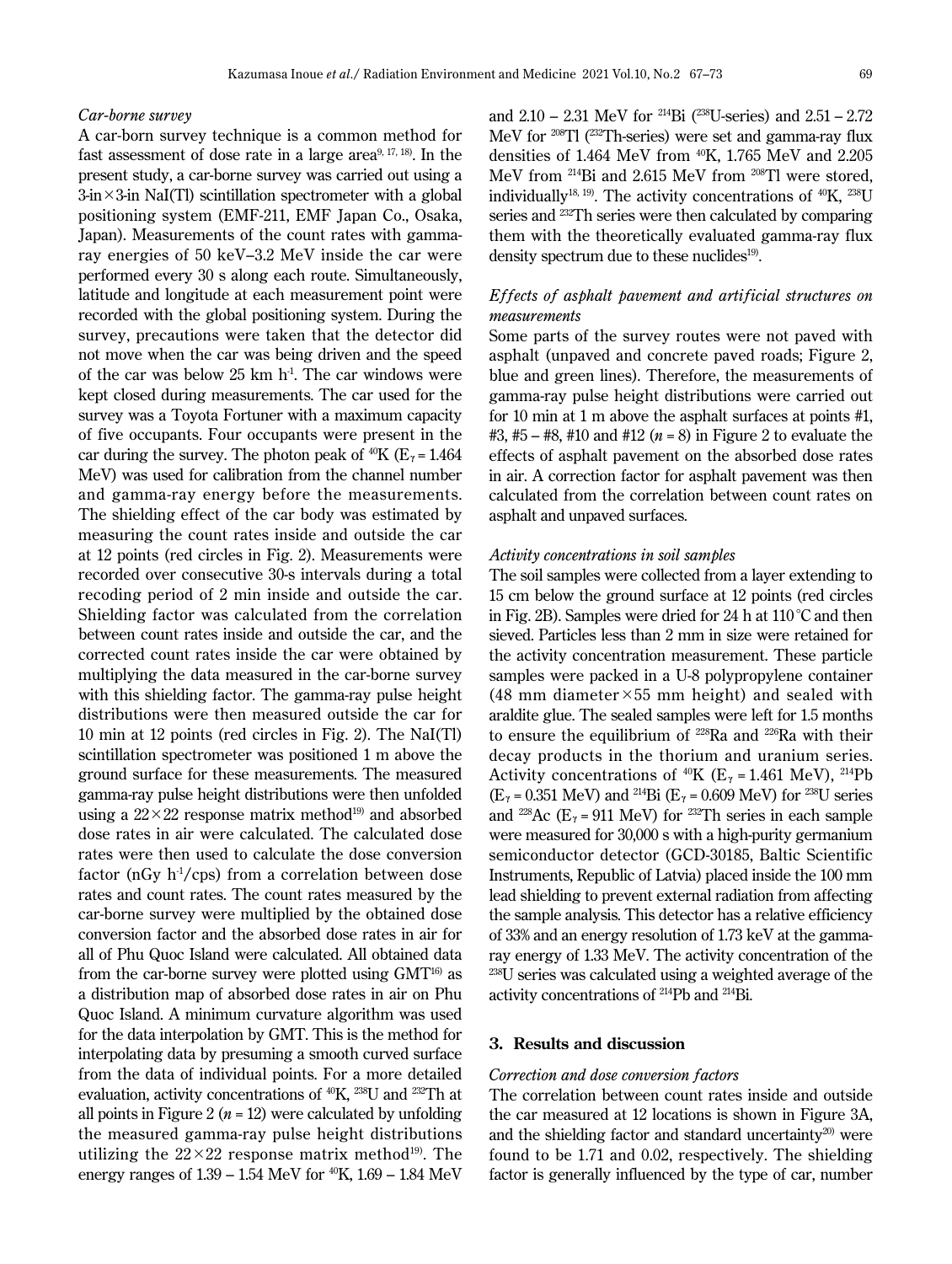

**Fig. 3.** Correlations between: (A) count rates inside and outside the car; (B) dose rates in air and count rates outside the car; and (C) count rates on bare surface and count rates on asphalt surface.

of passengers and scintillation spectrometer position inside the car. Therefore, the present survey for the 2020 and the 2015 surveys were carried out at the same conditions for all measurements. The calculated shielding factor has been previously reported as ranging from  $1.3 - 2.0^{9,17,21-27}$ , and the presently calculated factor was in this range. Figure 3B shows the correlation between absorbed dose rate in air (nGy/h) calculated using the 22  $\times$ 22 response matrix method and count rate outside the car (cps). The dose conversion factor and uncertainty were found to be 0.128 nGy/h/cps and 0.02, respectively. The two correlations shown in Figures 3A and 3B had similar decision coefficients $24, 25$ ). Here, the absorbed dose rates in air (*Dout*) outside the car 1 m above the ground surface at each measurement point were calculated using Eq. (1):

$$
D_{out} = C_{in} \times 1.71 \times 0.128 \tag{1}
$$

where  $C_{in}$  is count rate inside the car (cps) obtained by the car-borne survey measurements.

*Evaluation of the effect of asphalt pavement on measurement* A correction factor for asphalt pavement was calculated from the correlation between count rates measured on the bare surface and the asphalt surface at eight points as shown in Figure 3C, and it was found to be 0.71; as a consequence, the absorbed dose rate in air measured on asphalt was 1.4 times higher than that of the bare surface. The effects of asphalt pavement are strongly dependent on the road structure and the road construction material used. Previously, Inoue *et al*. 9) reported the shielding effect by asphalt pavement at 319 locations in Vietnam, and they found the correction factor for asphalt pavement was 1.37 for southern Vietnam and 0.96 for northern Vietnam. Additionally, these effects depend on the basement geology (i.e., the primary terrestrial gamma radiation

dose rate). For example, if the asphalt paved road is constructed on the basement geology with a high dose rate, the artificial structure has been acting as shielding, whereas if the road is constructed on the basement geology with a low dose rate, the artificial structure has been acting as a radiation source<sup>9)</sup>. The average and standard deviation of activity concentrations in soil samples ( $n = 12$ ) were  $161 \pm 11$  Bq/kg for <sup>40</sup>K,  $11 \pm 2$  Bq/kg for <sup>238</sup>U and  $19 \pm 12$  Bq/kg for <sup>232</sup>Th; hence, the obtained average activity concentrations were lower compared to the worldwide averages (400 Bq/kg for  $^{40}$ K, 35 Bq/kg for  $^{238}$ U and 30 Bq/kg for  $^{232}$ Th)<sup>1</sup>, and the artificial structures such as roads were acting as a radiation source on Phu Quoc Island.

#### *Distribution of ambient dose rate*

The median (range) of absorbed dose rates in air for the whole island  $(n = 638)$  was 48 nGy/h  $(19 - 110 \text{ nGy/h})$ (Fig. 4A). This dose rate was increased 1.3 times compared to the measured value (37 nGy/h; *n* = 774) in  $2015$  (i.e., before hotel, resort and road constructions)<sup>12)</sup>. The median dose rates (ranges) measured on asphalt paved roads (*n* = 488), concrete paved roads (*n* = 74) and unpaved roads (*n* = 76) were 52 nGy/h (23 – 110 nGy/h), 34 nGy/h (19 – 56 nGy h<sup>-1</sup>) and 29 nGy/h (20 – 60 nGy/h), respectively. Especially, the dose rate measured on the concrete paved road located on the eastern side of the island (green line in Fig. 2) was increased 1.3 times compared to the value (27 nGy/h) measured on the same route in 2015 when it was unpaved road. Figure 4B shows the cumulative probability distributions of the absorbed dose rate in air for the whole island, and clear differences in the dose rate were seen, and 53% of all measured data in 2020 were increased compared to the 2015 values.

Figures 5A and 5B show the respective dose rate distribution maps drawn using measured data in 2020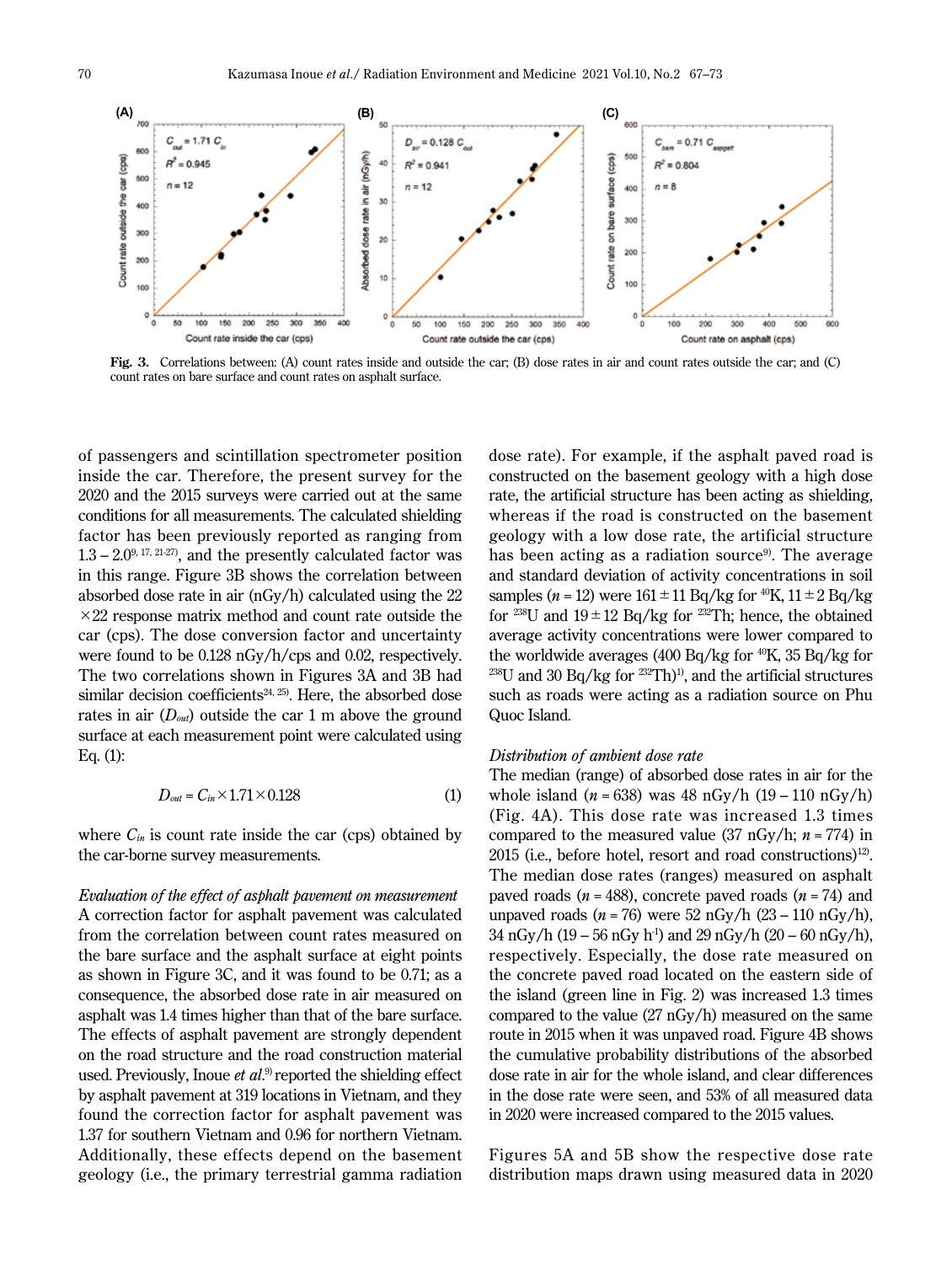

Fig. 4. (A) Calculated absorbed dose rates in air in 2020 and 2015<sup>12)</sup> and (B) cumulative probability distributions of absorbed dose rates in air.



**Fig. 5.** Distribution maps of absorbed dose rate in air based on the dose rates measured from the car-borne surveys (A) in 2020 and (B) in 201512).

 $(n = 638)$  and in 2015  $(n = 774)$  on Phu Quoc Island<sup>12</sup>. The maps were drawn with the same magnification and altitude color gradation scale using GMT16). A heterogeneous distribution of absorbed dose rates in air was seen. Especially, high absorbed dose rates in air of over 60 nGy/h were observed along the asphalt paved roads which passed from the north to the south. Since these asphalt paved roads had been constructed before 2015, high dose rates had also been observed previously $^{12}$ . In the distribution map of 2020 (Fig. 5A), increased dose rates due to road construction were observed on the eastern side of the island reflecting an increased median dose rate as mentioned above.

The maximum relative standard uncertainty of a onetime measurement (30 s) was calculated to be 3.9%. Here, the relative standard uncertainties for the shielding

factor, dose conversion factor, traceability of the dose rate and the dose calculation procedure by the response matrix method were given as 2.2%, 2.3%, 4.1% (*k* = 2) (Pony Industry Co., Ltd., Osaka, Japan), and 5.0% (EMF Japan Co., Osaka, Japan), respectively. Thus, the maximum combined relative standard uncertainty to the estimated absorbed dose rate in air in this study was calculated to be 8.2%.

Figure 6A shows the distribution map of absorbed dose rate in air calculated using a correction factor for asphalt pavement (i.e., 0.71, shown in Fig. 3C) by multiplying *Dout* calculated from Eq. 1. This correction factor was utilized for only data that were measured on asphalt and concrete paved roads. For the detailed evaluation, the dose rate distribution map that used the correction factor for asphalt pavement measured in 2015 is shown in Figure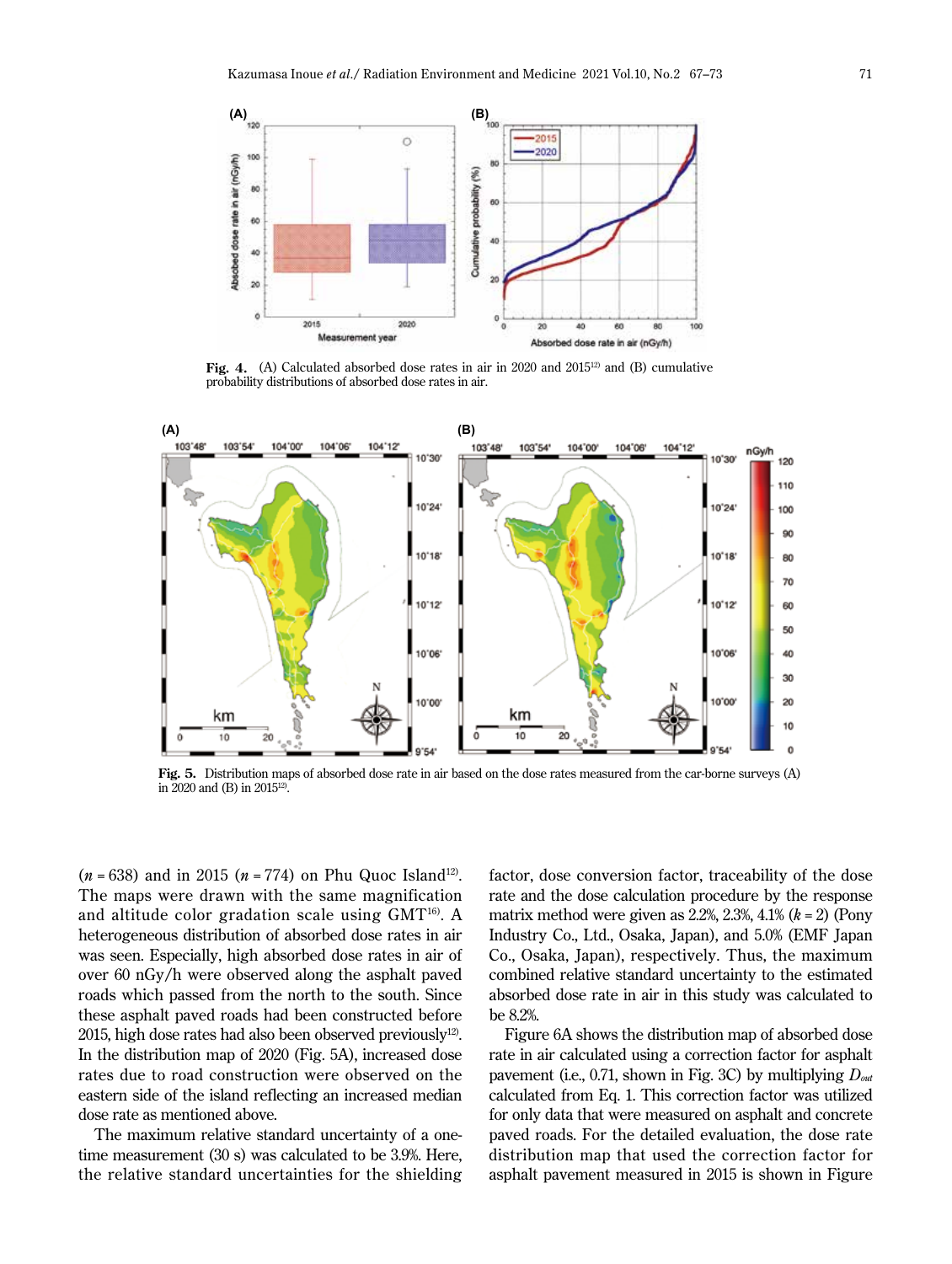

**Fig. 6.** Distribution maps of absorbed dose rate in air based on the dose rates measured from the car-borne surveys (A) in 2020 and (B) in 201512) after using the correction factor for asphalt.

6B. While the previous dose distribution map (Fig. 6B) became a homogeneous dose distribution by excluding the main asphalt paved roads and some villages, the current measured dose distribution map (Fig. 6A) did not display a homogeneous dose distribution. The median of absorbed dose rates after utilizing the correction factor for asphalt pavement were 32 nGy/h for 2020 and 29 nGy/h for 2015. Higher dose rates compared to the previous map were seen along the western coast (red line in Fig. 6A). The line was consistent with the locations of the newly constructed large-scale resort hotels as shown in Figure 1. Thus, the high dose rates measured on the western coast (Fig. 6A) might reflect construction of artificial structures.

#### *External effective dose estimation*

The annual external effective dose for Phu Quoc Island was estimated using Eq. 2.

$$
E = D_{out} \times DCF \times T \times (Q_{in} \times R + Q_{out}) \times 10^6 \tag{2}
$$

Here  $E$  is the annual external effective dose (mSv/y),  $D_{out}$  is the average absorbed dose rate in air  $(nGy/h)$ , *DCF* is dose conversion factor from the dose rate to the external effective dose for adults  $(0.748 \pm 0.007 \text{ Sv/Gy})^{28}$ , *T* is 8,760 h (24 h×365 d), and *Qin* and *Qout* are indoor (0.8) and outdoor (0.2) occupancy factors, respectively<sup>14)</sup>. *R* is the ratio of indoor dose rate to outdoor dose rate and 1.0 was used for this factor because there is no study that has determined *R* in Vietnam. The calculated *E* for the whole Phu Quoc Island was 0.31 mSv/y, and *E* was

slightly increased after resort developments (0.24 mSv/y for  $2015)^{12}$ . This value for Phu Quoc Island is 70% of the Vietnam average  $(0.44 \text{ mSv/y}, n = 462)$ <sup>9)</sup>. Thus, Phu Quoc Island may be a sensitive area for changes in absorbed dose rate in air from newly constructed artificial structures because the original dose rate was low.

## **4. Conclusion**

A car-borne survey was carried out on Phu Quoc Island, Vietnam, in March 2020 after resort and infrastructure developments, and the detailed dose distribution map was made to evaluate changes of dose rate distribution compared to the distribution map made in 2015before such developments. The median absorbed dose rate in air for the whole island in 2020 was 48 nGy/h with the range from 19 to 110 nGy/h, and these values were increased 1.3 times compared to measured values in 2015. Especially, clear changes of absorbed dose rate in air were seen for the eastern side of the island after concrete roads had been built to replace unpaved roads. Additionally, effects from artificial structures related with construction of large-scale resort hotels were observed along the western coast, and 53% of all of measured dose rate data increased compared to values before the developments. In relation with that, annual external effective dose was increased to 0.31 mSv/y. Activity concentrations in soil samples were  $161 \pm 11$  Bq/kg for <sup>40</sup>K,  $11 \pm 2$  Bq/kg for <sup>238</sup>U and  $19 \pm 12$  Bq/kg for <sup>232</sup>Th, which were lower compared to the worldwide averages. Hence, the artificial structures related to the resort and road developments in Phu Quoc